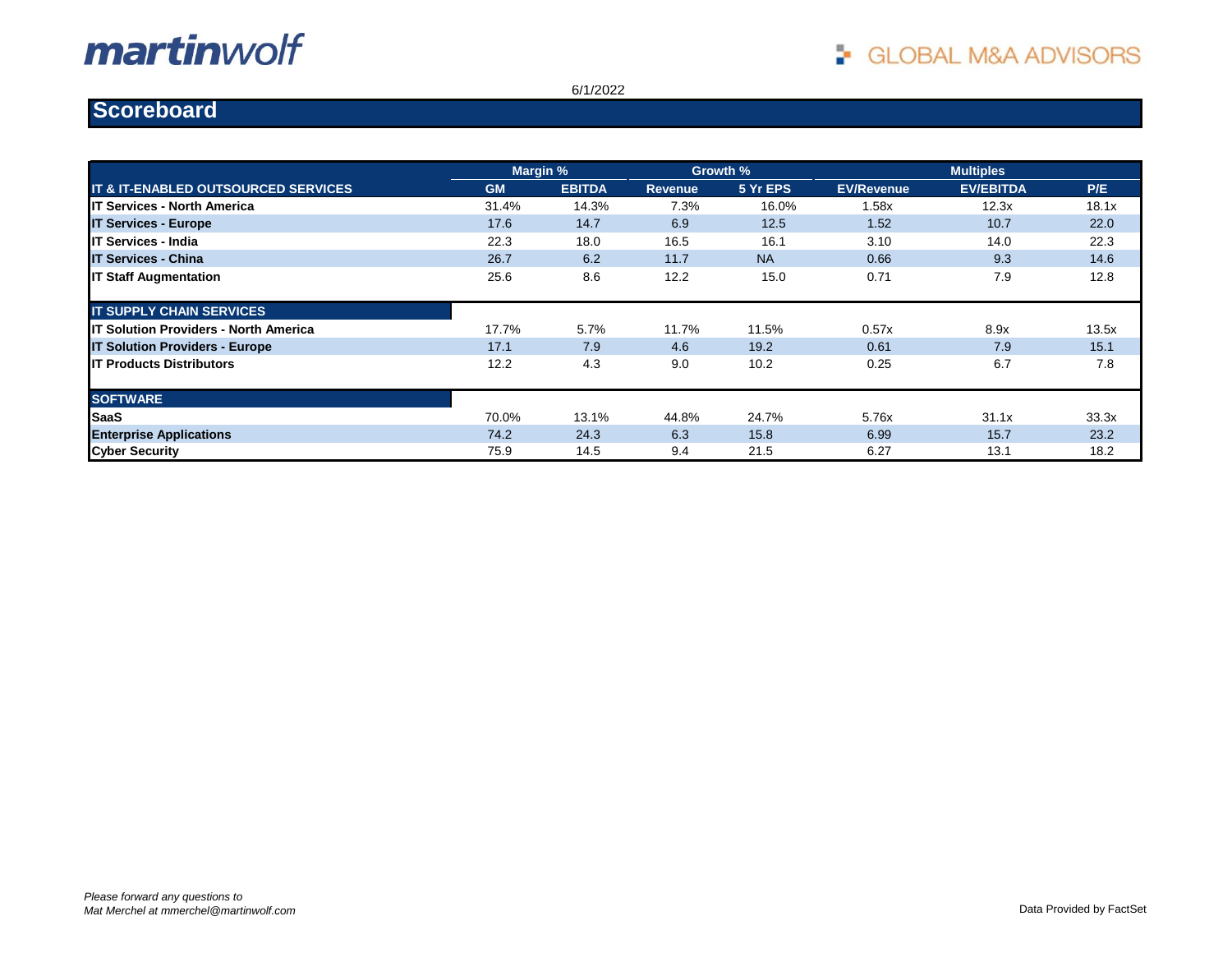| <b>IT Services - North America</b>    |                |           |               |                     |                |          |               |          | '21 - '22E     |               |               |               |       |                            |       |            |       |           |
|---------------------------------------|----------------|-----------|---------------|---------------------|----------------|----------|---------------|----------|----------------|---------------|---------------|---------------|-------|----------------------------|-------|------------|-------|-----------|
| As of June 1, 2022                    |                |           |               |                     |                |          |               |          | <b>Revenue</b> | <b>Gross</b>  | <b>EBITDA</b> |               |       | <b>Valuation Multiples</b> |       |            |       | EPS       |
| \$ in millions except per share data  | <b>Current</b> | $%$ of 52 |               | <b>Market Value</b> | <b>Revenue</b> |          | <b>EBITDA</b> |          | <b>Growth</b>  | <b>Margin</b> | <b>Margin</b> | <b>EV/Rev</b> |       | <b>EV/EBITDA</b>           |       | P/E        |       | Growth    |
| Company                               | Price          | Wk. High  | <b>Equity</b> | <b>Enterprise</b>   | <b>LTM</b>     | 2022E    | <b>LTM</b>    | 2022E    | Rate           | <b>LTM</b>    | <b>LTM</b>    | <b>LTM</b>    | 2022E | <b>LTM</b>                 | 2022E | <b>LTM</b> | 2022E | Rate      |
| Accenture Plc Class A                 | \$298.05       | 71.4%     | \$188,785     | \$194,963           | \$56,695       | \$63,874 | \$10,686      | \$11,924 | 17.6%          | 32.5%         | 18.8%         | 3.44x         | 3.05x | 18.2x                      | 16.4x | 30.0x      | 26.5x | 12.6%     |
| CGI Inc. Class A                      | 84.98          | 90.2      | 18,118        | 23,088              | 9,641          | 10,214   | 1,942         | 2,071    | 3.9            | 14.9          | 18.8          | 2.39x         | 2.26x | 11.9                       | 11.1  | 18.6       | 17.2  | 9.0       |
| EPAM Systems, Inc.                    | 320.47         | 44.2      | 18,315        | 18,801              | 4,149          | 4,774    | 674           | 684      | 27.0           | 30.5          | 16.2          | 4.53x         | 3.94x | 27.9                       | 27.5  | 41.0       | 37.8  | 17.2      |
| Booz Allen Hamilton Holding Corporati | 85.21          | 93.2      | 11,264        | 13,895              | 8,364          | 8,835    | 887           | 959      | 7.2            | 22.0          | 10.6          | 1.66x         | 1.57x | 15.7                       | 14.5  | 24.8       | 19.6  | 7.3       |
| <b>Genpact Limited</b>                | 43.65          | 80.8      | 8,082         | 9,695               | 4,143          | 4,391    | 644           | 809      | 9.2            | 33.9          | 15.3          | 2.34x         | 2.21x | 15.1                       | 12.0  | 22.4       | 16.2  | 11.8      |
| DXC Technology Co.                    | 34.16          | 77.3      | 8,351         | 12,560              | 16,265         | 15,307   | 2,310         | 2,553    | $-7.9$         | 10.9          | 14.2          | 0.77x         | 0.82x | 5.4                        | 4.9   | 12.1       | 8.9   | 18.4      |
| <b>CACI International Inc Class A</b> | 278.72         | 88.9      | 6,526         | 8,644               | 6,125          | 6,428    | 691           | 683      | 4.7            | 32.3          | 11.3          | 1.41x         | 1.34x | 12.5                       | 12.7  | 16.1       | 14.8  | 4.1       |
| Perficient, Inc.                      | 97.24          | 63.4      | 3,369         | 4,011               | 814            | 933      | 152           | 209      | 22.6           | 34.8          | 18.7          | 4.93x         | 4.30x | 26.4                       | 19.2  | 52.9       | 22.6  | 18.0      |
| ManTech International Corporation Cla | 95.45          | 99.4      | 3,756         | 4,262               | 2,596          | 2,674    | 292           | 259      | 4.7            | 12.1          | 11.7          | 1.64x         | 1.59x | 14.6                       | 16.5  | 28.7       | 27.1  | 1.2       |
| ICF International, Inc.               | 101.21         | 93.5      | 1,902         | 2,595               | 1,588          | 1,721    | 164           | 171      | 10.8           | 34.5          | 10.3          | 1.63x         | 1.51x | 15.8                       | 15.1  | 27.3       | 19.0  | 16.0      |
| Unisys Corporation                    | 11.53          | 40.3      | 780           | 896                 | 1,991          | 2,152    | 292           | 346      | 4.8            | 26.6          | 14.4          | 0.45x         | 0.42x | 3.1                        | 2.6   | <b>NA</b>  | 6.7   | 18.0      |
| Hackett Group, Inc.                   | 20.53          | 82.8      | 650           | 609                 | 291            | 298      | 55            | 62       | 7.4            | 36.9          | 19.1          | 2.09x         | 2.04x | 11.0                       | 9.8   | 14.7       | 14.0  | 17.0      |
| Information Services Group, Inc.      | 6.53           | 67.3      | 314           | 367                 | 284            | 296      | 35            | 45       | 6.5            | 37.8          | 12.5          | 1.29x         | 1.24x | 10.6                       | 8.2   | 19.7       | 19.6  | 18.0      |
| RCM Technologies, Inc.                | 22.71          | 92.8      | 230           | 258                 | 241            | 319      | 19            | 30       | 56.6           | 26.8          | 8.0           | 1.07x         | 0.81x | 13.9                       | 8.5   | 14.7       | 11.3  | <b>NA</b> |
|                                       |                |           |               |                     |                |          |               |          |                |               |               |               |       |                            |       |            |       |           |
| <b>Median</b>                         |                |           |               |                     |                |          |               |          | 7.3%           | 31.4%         | 14.3%         | I.65x         | 1.58x | 14.2x                      | 12.3x | 22.4x      | 18.1x | 16.0%     |
| Mean                                  |                |           |               |                     |                |          |               |          | 12.5%          | 27.6%         | 14.3%         | 2.12x         | 1.94x | 14.4x                      | 12.8x | 24.9x      | 18.7x | 13.0%     |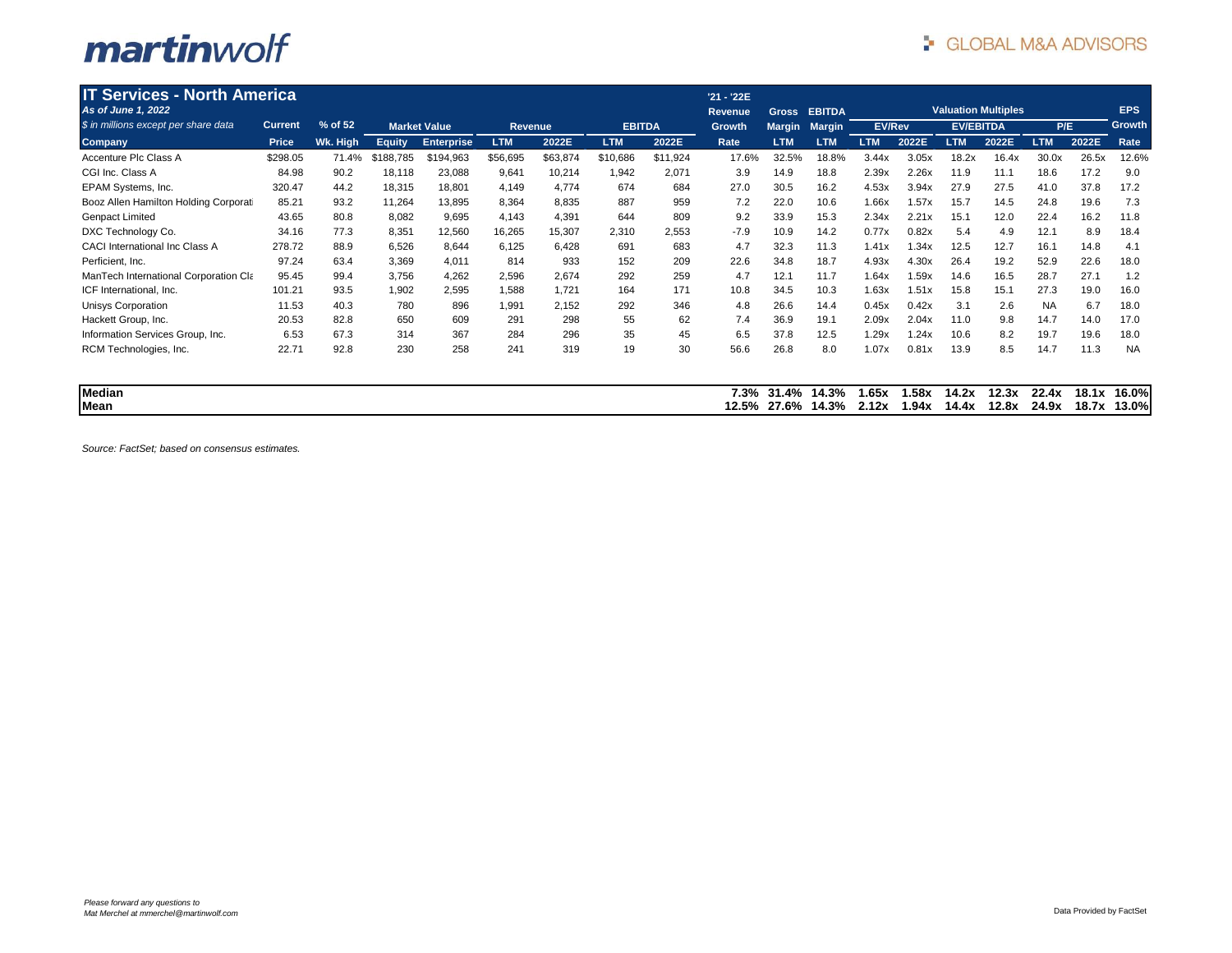| <b>IT Services - Europe</b>          |                |          |               |                     |                |          |               |                          | '21 - '22E     |               |               |               |           |                  |                            |            |           |            |
|--------------------------------------|----------------|----------|---------------|---------------------|----------------|----------|---------------|--------------------------|----------------|---------------|---------------|---------------|-----------|------------------|----------------------------|------------|-----------|------------|
| As of June 1, 2022                   |                |          |               |                     |                |          |               |                          | <b>Revenue</b> | Gross         | <b>EBITDA</b> |               |           |                  | <b>Valuation Multiples</b> |            |           | <b>EPS</b> |
| \$ in millions except per share data | <b>Current</b> | % of 52  |               | <b>Market Value</b> | <b>Revenue</b> |          | <b>EBITDA</b> |                          | <b>Growth</b>  | <b>Margin</b> | <b>Margin</b> | <b>EV/Rev</b> |           | <b>EV/EBITDA</b> |                            | P/E        |           | Growth     |
| Company                              | Price          | Wk. High | <b>Equity</b> | <b>Enterprise</b>   | <b>LTM</b>     | 2022E    | <b>LTM</b>    | 2022E                    | Rate           | <b>LTM</b>    | <b>LTM</b>    | <b>LTM</b>    | 2022E     | <b>LTM</b>       | 2022E                      | <b>LTM</b> | 2022E     | Rate       |
| Capgemini SE                         | \$187.85       | 75.4%    | \$32,385      | \$38,087            | \$19,210       | \$22,117 | \$3,057       | \$3,616                  | 7.2%           | 25.7%         | 15.9%         | 1.98x         | 1.72x     | 12.5x            | 10.5x                      | 25.9x      | 17.4x     | 13.4%      |
| Amadeus IT Group SA Class A          | 61.00          | 75.8     | 27,479        | 31,787              | 3,269          | 4,648    | 926           | 1,693                    | 54.8           | 16.2          | 27.8          | 9.72x         | 6.84x     | 34.3             | 18.8                       | <b>NA</b>  | 40.0      | <b>NA</b>  |
| Globant SA                           | 185.51         | 52.3     | 7,750         | 8,038               | 1,428          | 1,774    | 278           | 352                      | 36.8           | 33.2          | 20.7          | 5.63x         | 4.53x     | 28.9             | 22.8                       | 69.3       | 37.2      | 28.0       |
| Sage Group plc                       | 8.17           | 70.2     | 8,316         | 9,293               | 2,295          | 2,476    | 498           | 590                      | 0.2            | 88.6          | 21.7          | 4.05x         | 3.75x     | 18.7             | 15.7                       | 23.5       | 24.1      | 8.8        |
| Reply S.p.A.                         | 131.00         | 60.6     | 4,901         | 4,675               | 1,570          | 1,876    | 259           | 318                      | 17.3           | 48.1          | 16.5          | 2.98x         | 2.49x     | 18.0             | 14.7                       | 30.7       | 26.2      | <b>NA</b>  |
| Endava Plc Sponsored ADR Class A     | 101.28         | 58.7     | 3,885         | 5,842               | 829            | 931      | 158           | 232                      | 30.4           | 33.1          | 18.1          | 7.04x         | 6.27x     | 36.9             | 25.2                       | 57.7       | 37.8      | <b>NA</b>  |
| Netcompany Group A/S                 | 58.19          | 42.8     | 2,910         | 3,220               | 590            | 806      | 129           | 167                      | 46.5           | 30.8          | 21.8          | 5.46x         | 4.00x     | 25.0             | 19.3                       | 39.4       | 27.0      | 21.5       |
| Atos SE                              | 25.77          | 38.5     | 2,855         | 5,652               | 11,466         | 11,845   | 1.113         | 1.172                    | $-1.9$         | 15.0          | 9.7           | 0.49x         | 0.48x     | 5.1              | 4.8                        | <b>NA</b>  | 10.7      | <b>NA</b>  |
| Alten SA                             | 130.78         | 70.8     | 4,501         | 4,463               | 3,094          | 3,779    | 392           | 457                      | 14.1           | 15.4          | 12.7          | 1.44x         | 1.18x     | 11.4             | 9.8                        | 20.1       | 16.3      | 10.3       |
| Sopra Steria Group SA                | 172.81         | 81.9     | 3,551         | 4,372               | 4,954          | 5,371    | 559           | 645                      | 3.2            | 14.2          | 11.3          | 0.88x         | 0.81x     | 7.8              | 6.8                        | 17.6       | 12.0      | <b>NA</b>  |
| TietoEVRY Ovi                        | 24.88          | 68.9     | 2,946         | 3,641               | 3,007          | 3,096    | 654           | 514                      | $-3.5$         | 19.0          | 13.7          | 1.21x         | 1.18x     | 5.6              | 7.1                        | 9.7        | 10.2      | <b>NA</b>  |
| Kainos Group PLC                     | 15.33          | 53.2     | 1,903         | 1,856               | 336            | 419      | 67            | 83                       | 13.8           | 48.1          | 19.9          | 5.53x         | 4.43x     | 27.7             | 22.3                       | 37.6       | 30.2      | 9.5        |
| Indra Sistemas, S.A. Class A         | 11.10          | 87.3     | 1.962         | 2.407               | 3.692          | 3.846    | 381           | 416                      | 2.1            | 5.9           | 10.3          | 0.65x         | 0.63x     | 6.3              | 5.8                        | 11.5       | 10.5      | 11.7       |
| <b>Wavestone SA</b>                  | 52.75          | 83.8     | 1,065         | 1,065               | 497            | 533      | 74            | 92                       | 5.4            | 20.7          | 15.7          | 2.14x         | 2.00x     | 14.3             | 11.6                       | 25.5       | 18.8      | <b>NA</b>  |
| Neurones SA                          | 38.72          | 89.4     | 938           | 725                 | 613            | 683      | 80            | 94                       | 6.6            | 12.0          | 13.0          | 1.18x         | 1.06x     | 9.1              | 7.7                        | 23.5       | 19.9      | <b>NA</b>  |
| Aubay SA                             | 59.31          | 82.8     | 787           | 720                 | 498            | 548      | 61            | 66                       | 5.8            | 11.3          | 12.2          | 1.45x         | 1.31x     | 11.8             | 10.9                       | 21.5       | 19.7      | <b>NA</b>  |
| <b>NNIT A/S</b>                      | 10.78          | 46.7     | 270           | 380                 | 405            | 428      | 53            | 37                       | $-1.5$         | 9.9           | 11.1          | 0.94x         | 0.89x     | 7.2              | 10.3                       | <b>NA</b>  | 55.5      | <b>NA</b>  |
| Allgeier SE                          | 39.04          | 57.7     | 445           | 648                 | 427            | 529      | 33            | 69                       | 24.6           | 31.5          | 8.4           | 1.52x         | 1.23x     | 19.6             | 9.4                        | <b>NA</b>  | 25.9      | 37.5       |
| Columbus A/S                         | 1.28           | 64.8     | 165           | 180                 | 218            |          | 14            | $\overline{\phantom{a}}$ | <b>NA</b>      | 11.4          | 5.8           | 0.83x         | <b>NA</b> | 13.1             | <b>NA</b>                  | 38.1       | <b>NA</b> | <b>NA</b>  |
| Prodware SA                          | 8.68           | 85.5     | 67            | 210                 | 175            |          | 46            | ٠                        | <b>NA</b>      | 7.2           | 25.9          | 1.20x         | <b>NA</b> | 4.6              | <b>NA</b>                  | <b>NA</b>  | <b>NA</b> | <b>NA</b>  |
| <b>Median</b>                        |                |          |               |                     |                |          |               |                          | 6.9%           | 17.6%         | 14.7%         | .48x          | 1.52x     | 12.8x            | 10.7x                      | 25.5x      | 22.0x     | 12.5%      |
| Mean                                 |                |          |               |                     |                |          |               |                          | 14.5%          |               | 24.9% 15.6%   | 2.82x         | 2.49x     | 15.9x            | 13.0x                      | 30.1x      | 24.4x     | 17.6%l     |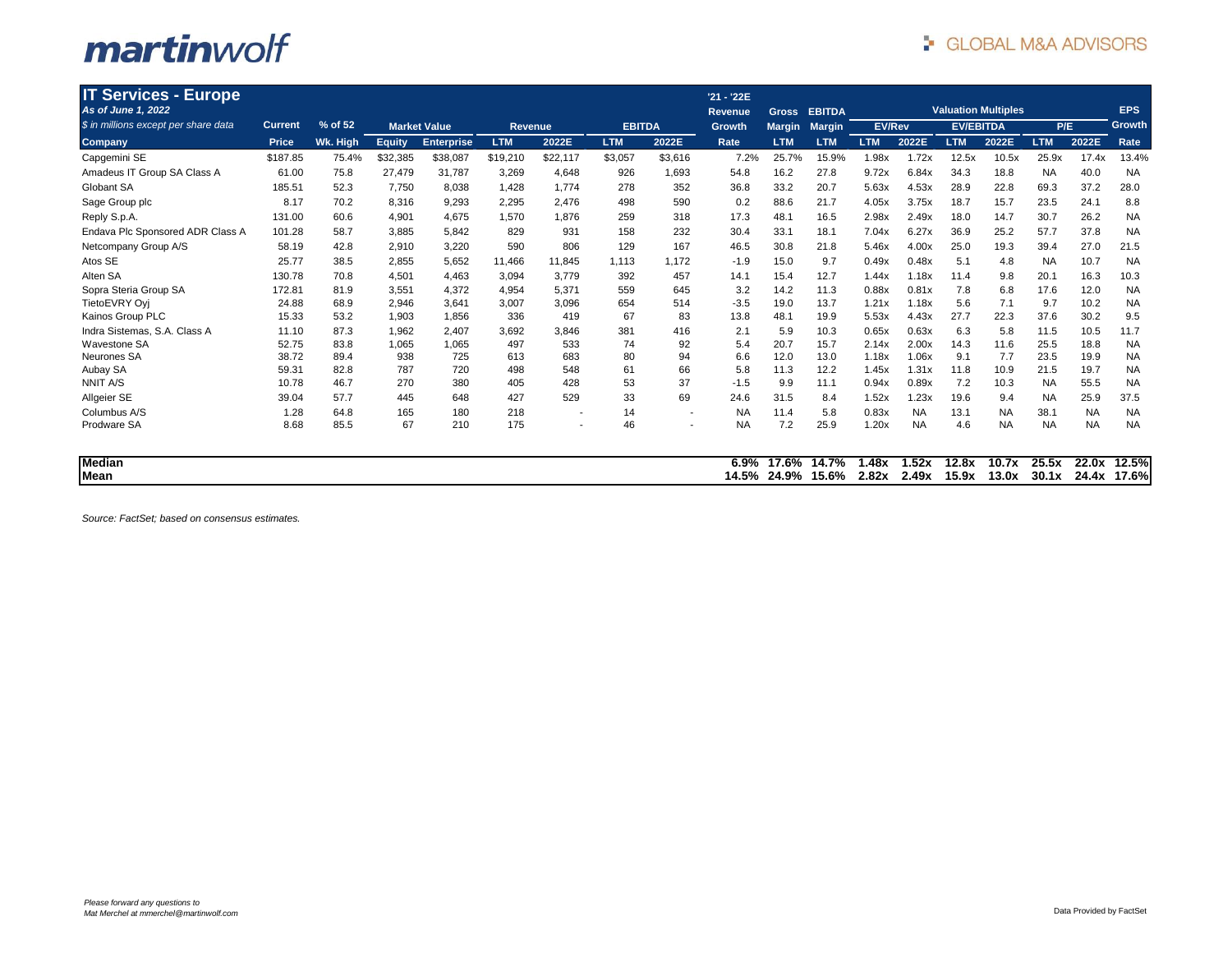| <b>IT Services - India</b><br>As of June 1, 2022 |                |          |           |                     |                |                          |                |                          | '21 - '22E<br><b>Revenue</b> | <b>Gross</b>   | <b>EBITDA</b>  |                |                |                  | <b>Valuation Multiples</b> |                |                | <b>EPS</b>     |
|--------------------------------------------------|----------------|----------|-----------|---------------------|----------------|--------------------------|----------------|--------------------------|------------------------------|----------------|----------------|----------------|----------------|------------------|----------------------------|----------------|----------------|----------------|
| \$ in millions except per share data             | <b>Current</b> | % of 52  |           | <b>Market Value</b> | <b>Revenue</b> |                          | <b>EBITDA</b>  |                          | <b>Growth</b>                | <b>Margin</b>  | <b>Margin</b>  | <b>EV/Rev</b>  |                | <b>EV/EBITDA</b> |                            | P/E            |                | <b>Growth</b>  |
| Company                                          | Price          | Wk. High | Equity    | <b>Enterprise</b>   | <b>LTM</b>     | 2022E                    | <b>LTM</b>     | 2022E                    | Rate                         | <b>LTM</b>     | <b>LTM</b>     | <b>LTM</b>     | 2022E          | <b>LTM</b>       | 2022E                      | <b>LTM</b>     | 2022E          | Rate           |
| <b>Tata Consultancy Services Limited</b>         | \$43.29        | 79.5%    | \$158.403 | \$154.852           | \$24,810       | \$27.486                 | \$6.863        | \$7.514                  | 12.4%                        | 31.8%          | 27.7%          | 6.24x          | 5.63x          | 22.6x            | 20.6x                      | 32.3x          | 29.1x          | 12.0%          |
| Infosys Limited                                  | 19.07          | 72.5     | 80,254    | 77,758              | 15,738         | 17,827                   | 4,130          | 4,465                    | 14.3                         | 28.3           | 26.2           | 4.94x          | 4.36x          | 18.8             | 17.4                       | 28.1           | 25.4           | 14.3           |
| Cognizant Technology Solutions Corpo             | 74.23          | 79.4     | 38,687    | 38,784              | 18,932         | 20,039                   | 3,402          | 3,718                    | 8.3                          | 33.6           | 18.0           | 2.05x          | 1.94x          | 11.4             | 10.4                       | 17.8           | 16.5           | 12.0           |
| <b>Wipro Limited</b>                             | 6.07           | 61.8     | 33,286    | 31,054              | 10,233         | 11,298                   | 2,116          | 2,321                    | 14.8                         | 29.7           | <b>NA</b>      | 3.03x          | 2.75x          | 14.7             | 13.4                       | 21.0           | 20.4           | 7.9            |
| <b>HCL Technologies Limited</b>                  | 13.14          | 70.3     | 35,647    | 33,989              | 11,082         | 12,307                   | 2,656          | 2,841                    | 12.8                         | 24.8           | 24.0           | 3.07x          | 2.76x          | 12.8             | 12.0                       | 20.4           | 19.2           | 10.0           |
| <b>Tech Mahindra Limited</b>                     | 14.79          | 59.9     | 14,381    | 12,397              | 5,776          | 6,512                    | 1,038          | 1,152                    | 16.5                         | 31.1           | 18.0           | 2.15x          | 1.90x          | 11.9             | 10.8                       | 18.1           | 17.3           | 10.7           |
| Larsen & Toubro Infotech Ltd                     | 54.26          | 53.2     | 9,511     | 9,117               | 2,027          | 2,359                    | 396            | 454                      | 20.0                         | 18.9           | 19.5           | 4.50x          | 3.87x          | 23.0             | 20.1                       | 32.0           | 28.2           | 10.2           |
| Mindtree Limited                                 | 38.77          | 56.9     | 6,391     | 5,963               | 1,362          | 1,587                    | 284            | 323                      | 22.0                         | 27.3           | 20.9           | 4.38x          | 3.76x          | 21.0             | 18.5                       | 29.9           | 27.1           | 22.0           |
| <b>Mphasis Limited</b>                           | 32.66          | 67.2     | 6.137     | 6,047               | 1,548          | 1,793                    | 274            | 320                      | 18.8                         | 15.3           | 17.7           | 3.91x          | 3.37x          | 22.1             | 18.9                       | 33.0           | 28.5           | <b>NA</b>      |
| L&T Technology Services Ltd.                     | 45.05          | 56.3     | 4,754     | 4,549               | 850            | 965                      | 183            | 205                      | 16.4                         | 18.3           | 21.5           | 5.35x          | 4.71x          | 24.9             | 22.2                       | 38.3           | 33.7           | 18.3           |
| <b>Persistent Systems Limited</b>                | 48.14          | 71.7     | 3,679     | 3,579               | 739            | 934                      | 128            | 157                      | 33.2                         | 19.4           | 17.4           | 4.84x          | 3.83x          | 27.9             | 22.8                       | 41.2           | 33.6           | 26.0           |
| Oracle Financial Services Software Lir           | 42.39          | 62.1     | 3,660     | 3,009               | 676            | 754                      | 323            | 360                      | 10.4                         | 49.1           | 47.9           | 4.45x          | 3.99x          | 9.3              | 8.3                        | 14.9           | 13.6           | <b>NA</b>      |
| Coforge Limited                                  | 48.98          | 59.5     | 2,983     | 3,059               | 832            | 967                      | 143            | 173                      | 23.7                         | 34.2           | 17.1           | 3.68x          | 3.16x          | 21.5             | 17.7                       | 34.7           | 29.7           | 16.4           |
| <b>KPIT Technologies Limited</b>                 | 7.00           | 64.8     | 1,920     | 1,815               | 315            | 364                      | 57             | 67                       | 19.7                         | 13.1           | 18.0           | 5.77x          | 4.99x          | 32.0             | 27.2                       | 53.2           | 42.8           | 22.6           |
| <b>Birlasoft Limited</b>                         | 4.75           | 59.9     | 1,328     | 1,220               | 509            | 603                      | 80             | 94                       | 15.7                         | 18.9           | 15.9           | 2.40x          | 2.02x          | 15.3             | 13.0                       | 23.7           | 19.6           | 23.0           |
| <b>Cyient Limited</b>                            | 10.30          | 60.1     | 1.136     | 1,029               | 587            | 682                      | 108            | 120                      | 16.8                         | 23.1           | 18.4           | 1.75x          | 1.51x          | 9.5              | 8.6                        | 16.7           | 15.6           | 16.1           |
| <b>Mastek Limited</b>                            | 34.84          | 71.6     | 1,046     | 1,005               | 282            | 330                      | 60             | 69                       | 21.0                         | 19.1           | 21.1           | 3.56x          | 3.04x          | 16.9             | 14.7                       | 25.3           | 24.1           | 21.0           |
| Zensar Technologies Limited                      | 3.91           | 49.0     | 886       | 798                 | 549            | 624                      | 85             | 95                       | 16.2                         | 17.8           | 15.5           | 1.45x          | 1.28x          | 9.4              | 8.4                        | 16.4           | 15.4           | 18.8           |
| Sonata Software Limited                          | 8.71           | 63.3     | 916       | 807                 | 719            | 838                      | 60             | 69                       | 21.6                         | 13.4           | 8.4            | 1.12x          | 0.96x          | 13.4             | 11.6                       | 18.6           | 17.3           | 13.4           |
| Sonda S.A.                                       | 0.38           | 60.6     | 327       | 522                 | 984            | 1.151                    | 123            | 142                      | 7.5                          | <b>NA</b>      | <b>NA</b>      | 0.53x          | 0.45x          | 4.2              | 3.7                        | 13.5           | 7.7            | <b>NA</b>      |
| Sasken Technologies Ltd                          | 10.33          | 50.6     | 156       | 148                 | 56             | $\overline{\phantom{a}}$ | 17             | $\blacksquare$           | <b>NA</b>                    | 28.2           | 29.7           | 2.64x          | <b>NA</b>      | 8.9              | <b>NA</b>                  | 9.4            | <b>NA</b>      | <b>NA</b>      |
| Xchanging Solutions Limited                      | 0.91           | 47.9     | 101       | 46                  | 23             | $\sim$                   | $\overline{7}$ | $\overline{\phantom{a}}$ | <b>NA</b>                    | 33.3           | 30.9           | 2.01x          | <b>NA</b>      | 6.9              | <b>NA</b>                  | 14.1           | <b>NA</b>      | <b>NA</b>      |
| 3i Infotech Limited                              | 0.61           | 38.9     | 103       | 99                  | 88             | $\sim$                   | <b>NA</b>      | $\blacksquare$           | <b>NA</b>                    | 8.9            | $-3.3$         | 1.13x          | <b>NA</b>      | <b>NA</b>        | NA                         | <b>NA</b>      | <b>NA</b>      | <b>NA</b>      |
| <b>Allied Digital Services Limited</b>           | 1.68           | 70.5     | 91        | 94                  | 63             | $\overline{\phantom{a}}$ | 9              | $\overline{\phantom{a}}$ | <b>NA</b>                    | 21.5           | 14.5           | 1.50x          | <b>NA</b>      | 10.4             | <b>NA</b>                  | 11.1           | <b>NA</b>      | <b>NA</b>      |
| Rolta India Limited                              | 0.06           | 44.8     | 10        | 1,141               | 76             | ٠                        | <b>NA</b>      |                          | <b>NA</b>                    | $-220.2$       | #######        | 14.93x         | <b>NA</b>      | <b>NA</b>        | <b>NA</b>                  | <b>NA</b>      | <b>NA</b>      | <b>NA</b>      |
| <b>Median</b><br>Mean                            |                |          |           |                     |                |                          |                |                          | 16.5%<br>17.1%               | 22.3%<br>14.1% | 18.0%<br>##### | 3.07x<br>3.66x | 3.10x<br>3.01x | 14.7x<br>16.0x   | 14.0x<br>15.0x             | 21.0x<br>24.5x | 22.3x<br>23.2x | 16.1%<br>16.2% |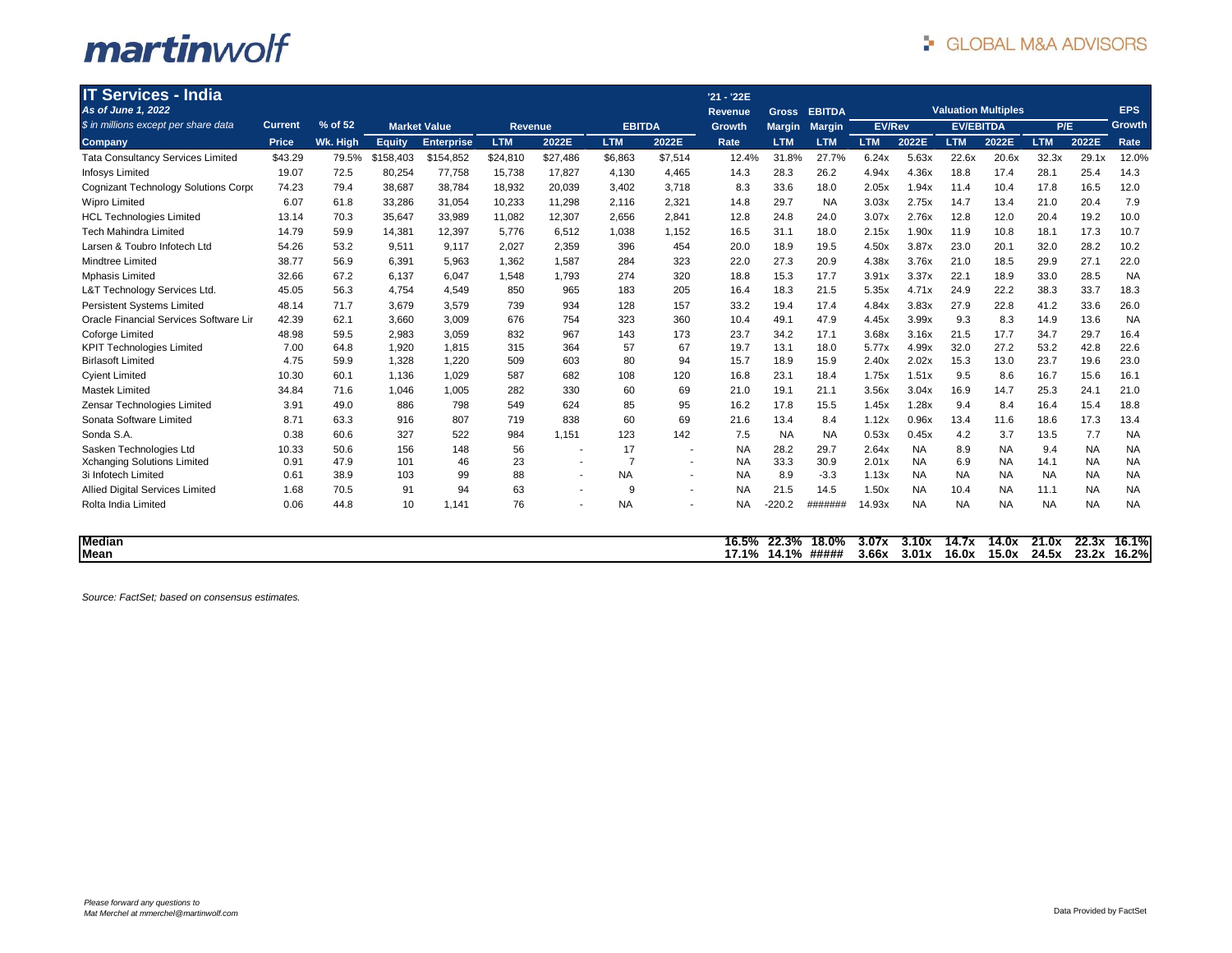| <b>IT Professional Services - China</b>  |                |          |               |                     |                |                          |               |                          | '21 - '22E |               |               |               |           |                            |           |            |           |            |
|------------------------------------------|----------------|----------|---------------|---------------------|----------------|--------------------------|---------------|--------------------------|------------|---------------|---------------|---------------|-----------|----------------------------|-----------|------------|-----------|------------|
| As of June 1, 2022                       |                |          |               |                     |                |                          |               |                          | Revenue    | <b>Gross</b>  | <b>EBITDA</b> |               |           | <b>Valuation Multiples</b> |           |            |           | EPS        |
| \$ in millions except per share data     | <b>Current</b> | % of 52  |               | <b>Market Value</b> | <b>Revenue</b> |                          | <b>EBITDA</b> |                          | Growth     | <b>Margin</b> | <b>Margin</b> | <b>EV/Rev</b> |           | <b>EV/EBITDA</b>           |           | P/E        |           | Growth     |
| <b>Company</b>                           | Price          | Wk. High | <b>Equity</b> | <b>Enterprise</b>   | <b>LTM</b>     | 2022E                    | <b>LTM</b>    | 2022E                    | Rate       | <b>LTM</b>    | <b>LTM</b>    | <b>LTM</b>    | 2022E     | <b>LTM</b>                 | 2022E     | <b>LTM</b> | 2022E     | Rate       |
| Inspur Electronic Information Industry ( | \$3.67         | 62.0%    | \$5,338       | \$7,514             | \$10,837       | \$11,718                 | \$322         | \$501                    | 11.3%      | 11.5%         | 3.7%          | 0.69x         | 0.64x     | 23.3x                      | 15.0x     | 17.1x      | 14.6x     | <b>NA</b>  |
| Chinasoft International Ltd.             | 0.92           | 44.2     | 2,832         | 2,236               | 2,825          | 3,408                    | 212           | 239                      | 17.7       | 26.7          | 7.5           | 0.79x         | 0.66x     | 10.5                       | 9.3       | 14.7       | 14.2      | <b>NA</b>  |
| <b>Neusoft Corporation Class A</b>       | 1.49           | 56.7     | 1,856         | 1,426               | 1,308          | 1.481                    | 75            | 112                      | 11.7       | 27.5          | 4.9           | 1.09x         | 0.96x     | 19.1                       | 12.7      | 10.5       | 30.4      | <b>NA</b>  |
| Shanghai 2345 Network Holding Group      | 0.33           | 69.4     | 1,835         | 847                 | 128            | $\overline{\phantom{a}}$ | 24            | $\blacksquare$           | <b>NA</b>  | 57.2          | 25.8          | 6.62x         | <b>NA</b> | 35.3                       | <b>NA</b> | 31.3       | <b>NA</b> | <b>NA</b>  |
| Wonders Information Co., Ltd. Class A    | 1.33           | 53.0     | 1,573         | 2,006               | 520            | $\overline{\phantom{a}}$ | 66            | $\overline{\phantom{a}}$ | <b>NA</b>  | 33.7          | $-10.4$       | 3.86x         | <b>NA</b> | 30.5                       | <b>NA</b> | <b>NA</b>  | <b>NA</b> | <b>NA</b>  |
| Beijing Teamsun Technology Co., Ltd.     | 0.84           | 62.1     | 921           | 863                 | 565            | ۰.                       | 30            | $\blacksquare$           | <b>NA</b>  | 14.9          | <b>NA</b>     | 1.53x         | <b>NA</b> | 28.5                       | <b>NA</b> | <b>NA</b>  | <b>NA</b> | <b>NA</b>  |
| <b>Beyondsoft Corporation Class A</b>    | 1.48           | 62.3     | 857           | 628                 | 870            | 1,016                    | 94            | 91                       | 17.0       | 25.2          | 11.7          | 0.72x         | 0.62x     | 6.7                        | 6.9       | 13.5       | 11.5      | <b>NA</b>  |
| Shenzhen Forms Syntron Information (     | 1.45           | 54.1     | 770           | 667                 | 94             | ۰.                       | 16            | $\blacksquare$           | <b>NA</b>  | 46.7          | <b>NA</b>     | 7.09x         | <b>NA</b> | 42.2                       | <b>NA</b> | 62.2       | <b>NA</b> | <b>NA</b>  |
| Insigma Technology Co. Ltd. Class A      | 0.84           | 57.6     | 867           | 925                 | 616            |                          | 56            | $\blacksquare$           | <b>NA</b>  | 27.4          | <b>NA</b>     | 1.50x         | <b>NA</b> | 16.6                       | <b>NA</b> | <b>NA</b>  | <b>NA</b> | <b>NA</b>  |
| Beijing Thunisoft Corporation Limited (  | 1.05           | 31.1     | 755           | 536                 | 830            | 620                      | 88            | 71                       | $-31.3$    | 24.1          | 13.4          | 0.65x         | 0.86x     | 6.1                        | 7.5       | 32.3       | 17.4      | <b>NA</b>  |
| Ronglian Group Ltd. Class A              | 0.80           | 57.7     | 534           | 481                 | 482            | $\overline{\phantom{a}}$ | <b>NA</b>     | $\blacksquare$           | <b>NA</b>  | 2.5           | <b>NA</b>     | 1.00x         | <b>NA</b> | <b>NA</b>                  | <b>NA</b> | <b>NA</b>  | <b>NA</b> | <b>NA</b>  |
| Wiscom System Co., Ltd. Class A          | 1.19           | 67.3     | 481           | 406                 | 243            | $\sim$                   | 8             | $\overline{\phantom{a}}$ | <b>NA</b>  | 21.9          | 3.3           | 1.67x         | <b>NA</b> | <b>NA</b>                  | <b>NA</b> | 41.6       | <b>NA</b> | <b>NA</b>  |
| Bringspring Science & Technology Co.     | 0.67           | 54.5     | 431           | 425                 | 146            | $\overline{\phantom{a}}$ | 15            | $\overline{\phantom{a}}$ | <b>NA</b>  | 35.0          | <b>NA</b>     | 2.92x         | <b>NA</b> | 28.2                       | <b>NA</b> | 34.4       | <b>NA</b> | <b>NA</b>  |
| <b>Median</b>                            |                |          |               |                     |                |                          |               |                          | 11.7%      | 26.7%         | 6.2%          | 1.50x         | 0.66x     | 23.3x                      | 9.3x      | 31.3x      | 14.6x     | <b>NAI</b> |
| Mean                                     |                |          |               |                     |                |                          |               |                          | 5.3%       | 27.2%         | 7.5%          | 2.32x         | 0.75x     | 22.4x                      | 10.3x     | 28.6x      | 17.6x     | <b>NA</b>  |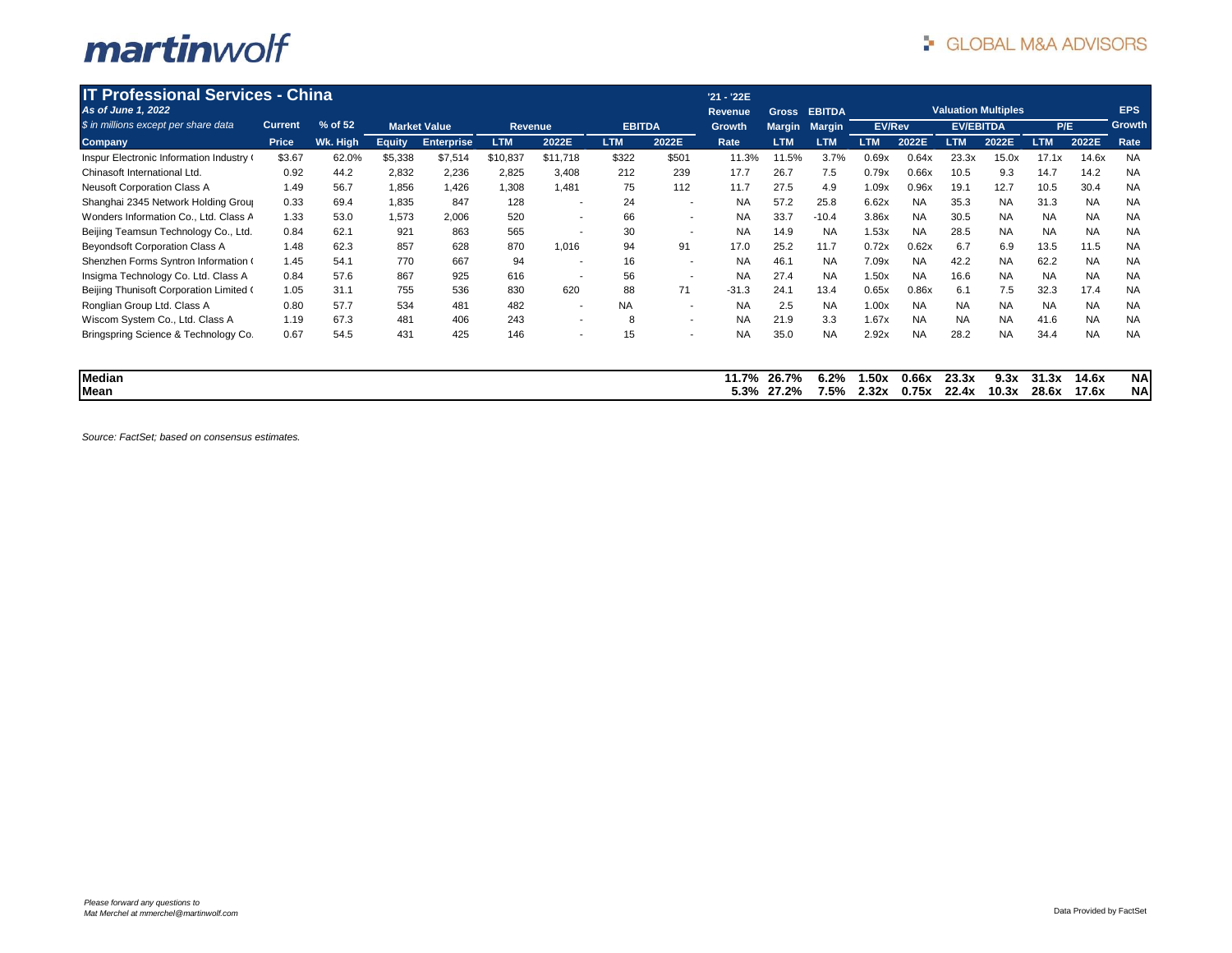| <b>IT Staff Augmentation</b>             |                |          |               |                     |            |         |               |                          | '21 - '22E |               |               |               |       |                  |                            |            |       |               |
|------------------------------------------|----------------|----------|---------------|---------------------|------------|---------|---------------|--------------------------|------------|---------------|---------------|---------------|-------|------------------|----------------------------|------------|-------|---------------|
| As of June 1, 2022                       |                |          |               |                     |            |         |               |                          | Revenue    | <b>Gross</b>  | <b>EBITDA</b> |               |       |                  | <b>Valuation Multiples</b> |            |       | <b>EPS</b>    |
| \$ in millions except per share data     | <b>Current</b> | % of 52  |               | <b>Market Value</b> | Revenue    |         | <b>EBITDA</b> |                          | Growth     | <b>Margin</b> | <b>Margin</b> | <b>EV/Rev</b> |       | <b>EV/EBITDA</b> |                            | P/E        |       | <b>Growth</b> |
| <b>Company</b>                           | Price          | Wk. High | <b>Equity</b> | <b>Enterprise</b>   | <b>LTM</b> | 2022E   | <b>LTM</b>    | 2022E                    | Rate       | <b>LTM</b>    | <b>LTM</b>    | <b>LTM</b>    | 2022E | <b>LTM</b>       | 2022E                      | <b>LTM</b> | 2022E | Rate          |
| Robert Half International Inc.           | \$87.38        | 69.5%    | \$9,657       | \$9,376             | \$6,878    | \$7,570 | \$954         | \$1,001                  | 17.2%      | 41.5%         | 13.3%         | 1.36x         | 1.24x | 9.8x             | 9.4x                       | 14.8x      | 13.8x | 9.5%          |
| <b>ASGN Inc</b>                          | 92.16          | 69.9     | 4,709         | 5,411               | 4,194      | 4,497   | 472           | 553                      | 12.2       | 27.2          | 11.4          | 1.29x         | 1.20x | 11.5             | 9.8                        | 11.5       | 14.2  | 15.3          |
| ManpowerGroup Inc.                       | 85.90          | 69.0     | 4,530         | 5,332               | 20,943     | 21,288  | 718           | 825                      | 2.7        | 16.9          | 3.4           | 0.25x         | 0.25x | 7.4              | 6.5                        | 11.5       | 9.7   | 11.1          |
| Insperity, Inc.                          | 98.43          | 76.1     | 3,771         | 3,581               | 5,264      | 5,916   | 229           | 305                      | 19.0       | 15.5          | 4.3           | 0.68x         | 0.61x | 15.7             | 11.7                       | 28.9       | 20.8  | 15.0          |
| TechnoPro Holdings Inc.                  | 22.93          | 69.9     | 2,486         | 2,430               | 1,342      | 1.443   | 169           | 181                      | 1.9        | 24.9          | 12.6          | 1.81x         | 1.68x | 14.4             | 13.4                       | 21.1       | 22.2  | 7.1           |
| PageGroup PLC                            | 5.71           | 60.1     | 1,877         | 1,755               | 2,046      | 2,470   | 285           | 319                      | 12.7       | 53.4          | 13.9          | 0.86x         | 0.71x | 6.2              | 5.5                        | 12.3       | 10.0  | <b>NA</b>     |
| Kforce Inc.                              | 64.75          | 79.5     | 1,385         | 1,341               | 1,634      | 1,738   | 125           | 144                      | 10.0       | 29.2          | 7.7           | 0.82x         | 0.77x | 10.7             | 9.3                        | 16.9       | 14.9  | 15.0          |
| Kelly Services, Inc. Class A             | 19.60          | 75.1     | 743           | 601                 | 5,000      | 5,199   | 123           | 132                      | 5.9        | 18.7          | 2.5           | 0.12x         | 0.12x | 4.9              | 4.5                        | 9.6        | 10.5  | <b>NA</b>     |
| Heidrick & Struggles International, Inc. | 34.23          | 68.4     | 675           | 515                 | 1,099      | 1,128   | 125           | 135                      | 12.4       | 22.3          | 11.4          | 0.47x         | 0.46x | 4.1              | 3.8                        | 9.1        | 9.6   | 16.0          |
| Mastech Digital, Inc.                    | 17.91          | 82.0     | 208           | 225                 | 232        | 248     | 20            | $\overline{\phantom{a}}$ | 11.9       | 25.6          | 8.6           | 0.97x         | 0.91x | 11.2             | <b>NA</b>                  | 16.1       | 12.8  | 20.0          |
| Hudson Global, Inc.                      | 37.00          | 84.1     | 104           | 99                  | 187        | 204     | 9             | 19                       | 20.4       | 43.0          | 4.8           | 0.53x         | 0.49x | 11.0             | 5.2                        | 17.7       | 9.4   | 20.0          |
| <b>Median</b>                            |                |          |               |                     |            |         |               |                          | 12.2%      | 25.6%         | 8.6%          | 0.82x         | 0.71x | 10.7x            | 7.9x                       | 14.8x      | 12.8x | 15.0%         |
| Mean                                     |                |          |               |                     |            |         |               |                          | 11.5%      | 28.9%         | 8.5%          | 0.83x         | 0.77x | 9.7x             | 7.9x                       | 15.4x      | 13.4x | <b>14.3%</b>  |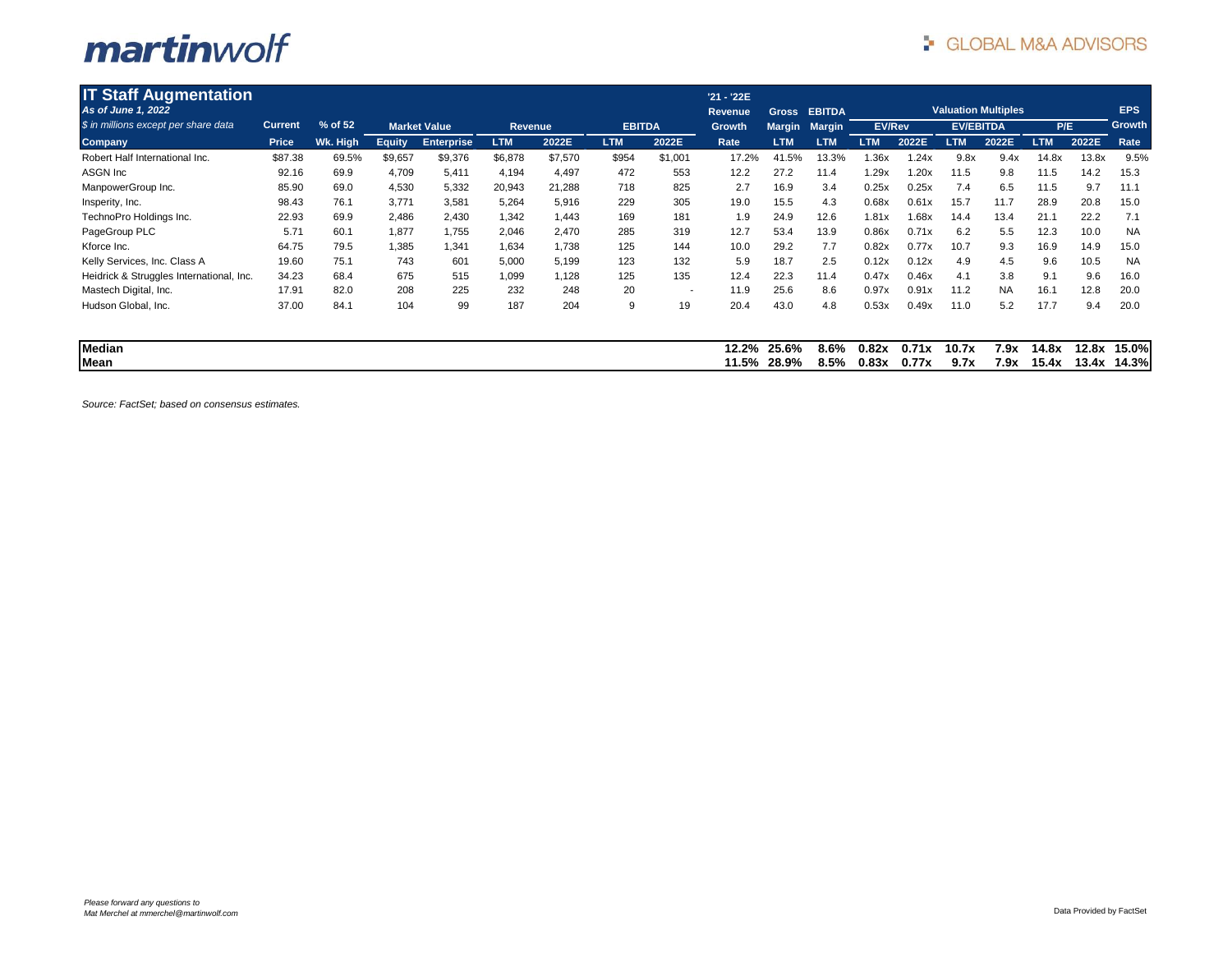| <b>IT Solution Provider - North America</b> |              |          |               |                     |            |          |               |         | $'21 - '22E$  |               |               |               |       |                  |                            |            |       |               |
|---------------------------------------------|--------------|----------|---------------|---------------------|------------|----------|---------------|---------|---------------|---------------|---------------|---------------|-------|------------------|----------------------------|------------|-------|---------------|
| As of June 1, 2022                          |              |          |               |                     |            |          |               |         | Revenue       | <b>Gross</b>  | <b>EBITDA</b> |               |       |                  | <b>Valuation Multiples</b> |            |       | EPS           |
| \$ in millions except per share data        | Current      | % of 52  |               | <b>Market Value</b> | Revenue    |          | <b>EBITDA</b> |         | <b>Growth</b> | <b>Margin</b> | <b>Margin</b> | <b>EV/Rev</b> |       | <b>EV/EBITDA</b> |                            | P/E        |       | <b>Growth</b> |
| Company                                     | <b>Price</b> | Wk. High | <b>Equity</b> | <b>Enterprise</b>   | <b>LTM</b> | 2022E    | <b>LTM</b>    | 2022E   | Rate          | <b>LTM</b>    | <b>LTM</b>    | <b>LTM</b>    | 2022E | <b>LTM</b>       | 2022E                      | <b>LTM</b> | 2022E | Rate          |
| CDW Corp.                                   | \$169.12     | 81.0%    | \$22,851      | \$30,086            | \$21,932   | \$24,604 | \$1,741       | \$2,099 | 18.2%         | 17.7%         | 8.0%          | 1.37x         | 1.22x | 17.3x            | 14.3x                      | 23.4x      | 17.6x | 13.1%         |
| Insight Enterprises, Inc.                   | 97.42        | 87.7     | 3.417         | 4.522               | 9,894      | 10,539   | 406           | 464     | 11.7          | 14.6          | 4.1           | 0.46x         | 0.43x | 11.1             | 9.7                        | 15.5       | 12.1  | 11.0          |
| Converge Technology Solutions Corp.         | 5.69         | 54.9     | 1,222         | 1,155               | 1,375      | 2,017    | 78            | 136     | 65.8          | 19.4          | 5.7           | 0.84x         | 0.57x | 14.7             | 8.5                        | <b>NA</b>  | 18.7  | <b>NA</b>     |
| ePlus inc.                                  | 56.14        | 80.5     | 1,509         | 1,516               | 1,702      | 1,909    | 143           | 170     | 8.6           | 24.0          | 8.4           | 0.89x         | 0.79x | 10.6             | 8.9                        | 15.6       | 12.8  | 12.0          |
| PC Connection, Inc.                         | 44.59        | 81.4     | 1.171         | 1,120               | 3,044      | 3,196    | 125           | 129     | 10.5          | 15.8          | 4.1           | 0.37x         | 0.35x | 9.0              | 8.7                        | 14.4       | 13.5  | 10.0          |
| Softchoice Corporation                      | 17.43        | 47.7     | 1,038         | 1,214               | 871        | 988      | 26            | 95      | 9.4           | 30.3          | 2.9           | 1.39x         | 1.23x | 46.6             | 12.8                       | <b>NA</b>  | 19.6  | <b>NA</b>     |
| <b>Median</b>                               |              |          |               |                     |            |          |               |         | 11.7%         | 17.7%         | 5.7%          | 0.84x         | 0.57x | 11.1x            | 8.9x                       | 15.5x      | 13.5x | 11.5%         |
| Mean                                        |              |          |               |                     |            |          |               |         | 22.9%         | 18.3%         | 6.1%          | 0.79x         | 0.67x | 12.5x            | 10.0x                      | 17.2x      |       | 14.9x 11.5%   |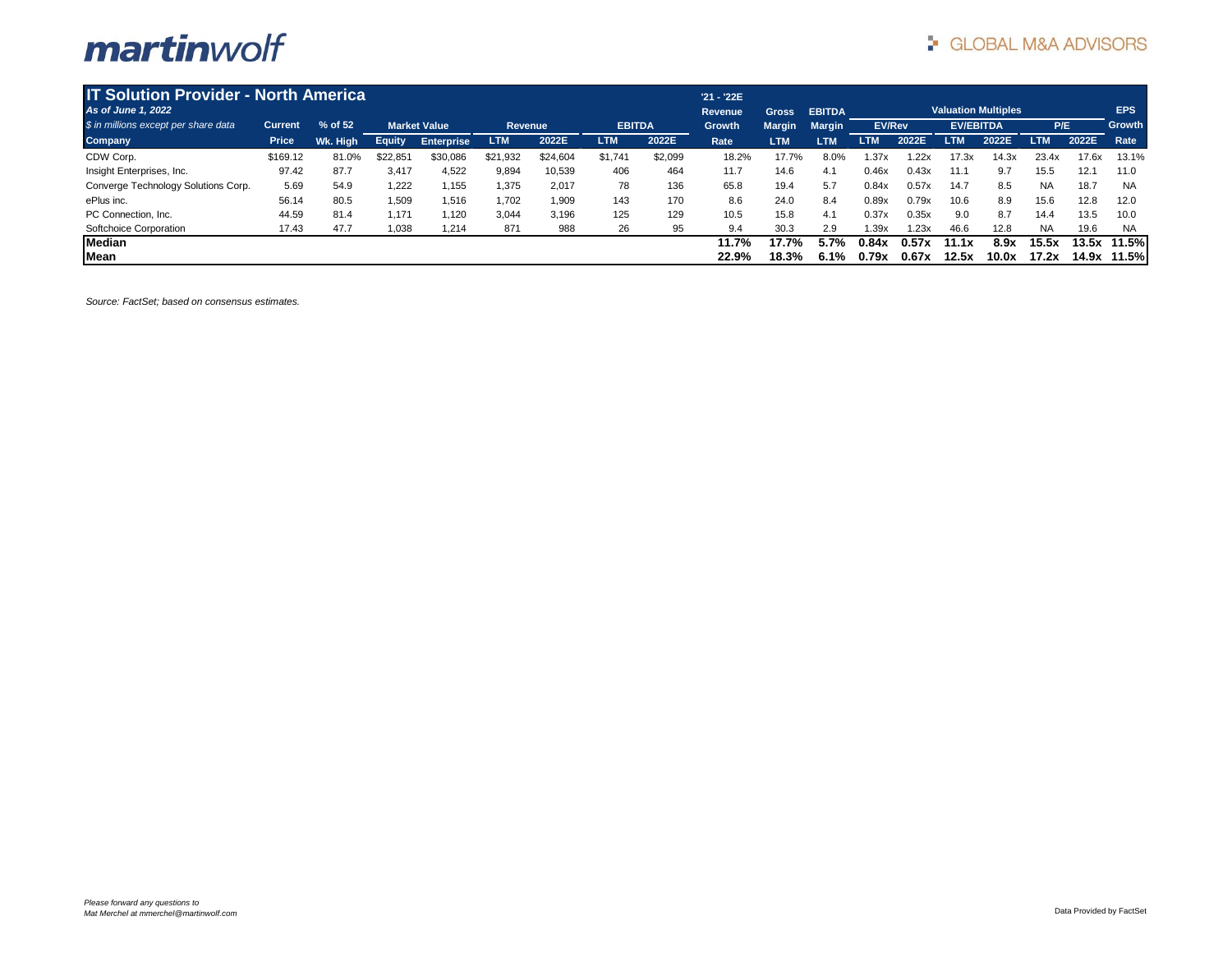| <b>IT Solution Provider - Europe</b> |                |          |               |                     |                |                          |               |                          | '21 - '22E      |                |               |               |                 |                            |              |                |                |                |
|--------------------------------------|----------------|----------|---------------|---------------------|----------------|--------------------------|---------------|--------------------------|-----------------|----------------|---------------|---------------|-----------------|----------------------------|--------------|----------------|----------------|----------------|
| As of June 1, 2022                   |                |          |               |                     |                |                          |               |                          | Revenue         | <b>Gross</b>   | <b>EBITDA</b> |               |                 | <b>Valuation Multiples</b> |              |                |                | <b>EPS</b>     |
| \$ in millions except per share data | <b>Current</b> | % of 52  |               | <b>Market Value</b> | <b>Revenue</b> |                          | <b>EBITDA</b> |                          | Growth          | <b>Margin</b>  | <b>Margin</b> | <b>EV/Rev</b> |                 | <b>EV/EBITDA</b>           |              | P/E            |                | Growth         |
| <b>Company</b>                       | Price          | Wk. High | <b>Equity</b> | <b>Enterprise</b>   | <b>LTM</b>     | 2022E                    | <b>LTM</b>    | 2022E                    | Rate            | <b>LTM</b>     | <b>LTM</b>    | <b>LTM</b>    | 2022E           | <b>LTM</b>                 | 2022E        | <b>LTM</b>     | 2022E          | Rate           |
| <b>Bechtle AG</b>                    | \$43.69        | 54.3%    | \$5,505       | \$5,579             | \$5,474        | \$6,129                  | \$432         | \$483                    | 4.6%            | 17.1%          | 7.9%          | 1.02x         | 0.91x           | 12.9x                      | 11.6x        | 21.6x          | 21.1x          | 5.7%           |
| Softcat Plc                          | 17.47          | 55.8     | 3,482         | 3,400               | 1,681          | 1,810                    | 164           | 176                      | 8.6             | 21.6           | 9.7           | 2.02x         | 1.88x           | 20.8                       | 19.3         | 27.3           | 26.1           | <b>NA</b>      |
| Computacenter Plc                    | 31.29          | 73.0     | 3,572         | 3,481               | 8,371          | 9,039                    | 438           | 451                      | 2.6             | 12.8           | 5.2           | 0.42x         | 0.39x           | 8.0                        | 7.7          | 15.3           | 15.1           | <b>NA</b>      |
| <b>CANCOM SE</b>                     | 38.81          | 53.1     | 1,496         | 897                 | 1,378          | 1,473                    | 136           | 138                      | 1.6             | 8.7            | 9.1           | 0.65x         | 0.61x           | 6.6                        | 6.5          | 29.3           | 23.6           | 29.3           |
| SoftwareONE Holding Ltd.             | 13.23          | 46.0     | 2,098         | 1,482               | 985            | 1,133                    | 154           | 253                      | 9.9             | 19.8           | 15.7          | 1.50x         | 1.31x           | 9.6                        | 5.9          | 16.7           | 15.3           | 10.8           |
| Atea ASA                             | 11.61          | 55.3     | 1,305         | 1,484               | 3,979          | 4,518                    | 173           | 186                      | $-3.4$          | 4.4            | 4.1           | 0.37x         | 0.33x           | 8.6                        | 8.0          | 16.2           | 14.5           | <b>NA</b>      |
| Crayon Group Holding ASA             | 14.98          | 60.4     | 1,313         | 1,490               | 2,286          | 3,094                    | 64            | 98                       | 4.3             | 2.3            | 2.7           | 0.65x         | 0.48x           | 23.4                       | 15.2         | 43.9           | 26.8           | 27.5           |
| Asseco Poland S.A.                   | 17.93          | 70.8     | 1,488         | 2,381               | 3,299          | 3,681                    | 516           | 556                      | 10.4            | 22.4           | 15.7          | 0.72x         | 0.65x           | 4.6                        | 4.3          | 14.0           | 13.8           | <b>NA</b>      |
| Dustin Group AB                      | 7.58           | 56.3     | 857           | 1,301               | 2,152          | 2,483                    | 122           | 135                      | 23.2            | 14.0           | 5.7           | 0.60x         | 0.52x           | 10.7                       | 9.7          | 17.6           | 12.0           | <b>NA</b>      |
| Datatec Limited                      | 2.32           | 80.8     | 503           | 691                 | 4,091          | 4,738                    | 155           | . .                      | 3.3             | 15.5           | 3.7           | 0.17x         | 0.15x           | 4.4                        | <b>NA</b>    | 42.6           | 9.9            | <b>NA</b>      |
| Comarch S.A.                         | 41.53          | 57.6     | 338           | 273                 | 370            | 400                      | 66            | 56                       | 10.2            | 29.4           | 17.8          | 0.74x         | 0.68x           | 4.1                        | 4.8          | 12.3           | 13.8           | <b>NA</b>      |
| Plaisio Computers SA                 | 4.11           | 70.9     | 91            | 81                  | 462            | $\overline{\phantom{a}}$ | 20            | $\overline{\phantom{a}}$ | <b>NA</b>       | 18.1           | 4.4           | 0.18x         | <b>NA</b>       | 4.0                        | <b>NA</b>    | 10.1           | <b>NA</b>      | <b>NA</b>      |
| <b>Byte Computer ABEE</b>            | 3.08           | 73.9     | 49            | 49                  | 38             |                          | 5             | -                        | <b>NA</b>       | 19.1           | 12.2          | 1.27x         | <b>NA</b>       | 10.4                       | <b>NA</b>    | 21.6           | <b>NA</b>      | <b>NA</b>      |
| <b>Median</b><br>Mean                |                |          |               |                     |                |                          |               |                          | 4.6%<br>$6.8\%$ | 17.1%<br>15.8% | 7.9%<br>8.8%  | 0.7%<br>0.8%  | $0.6\%$<br>0.7% | 8.6%<br>9.9%               | 7.9%<br>9.3% | 17.6%<br>22.2% | 15.1%<br>17.5% | 19.2%<br>18.3% |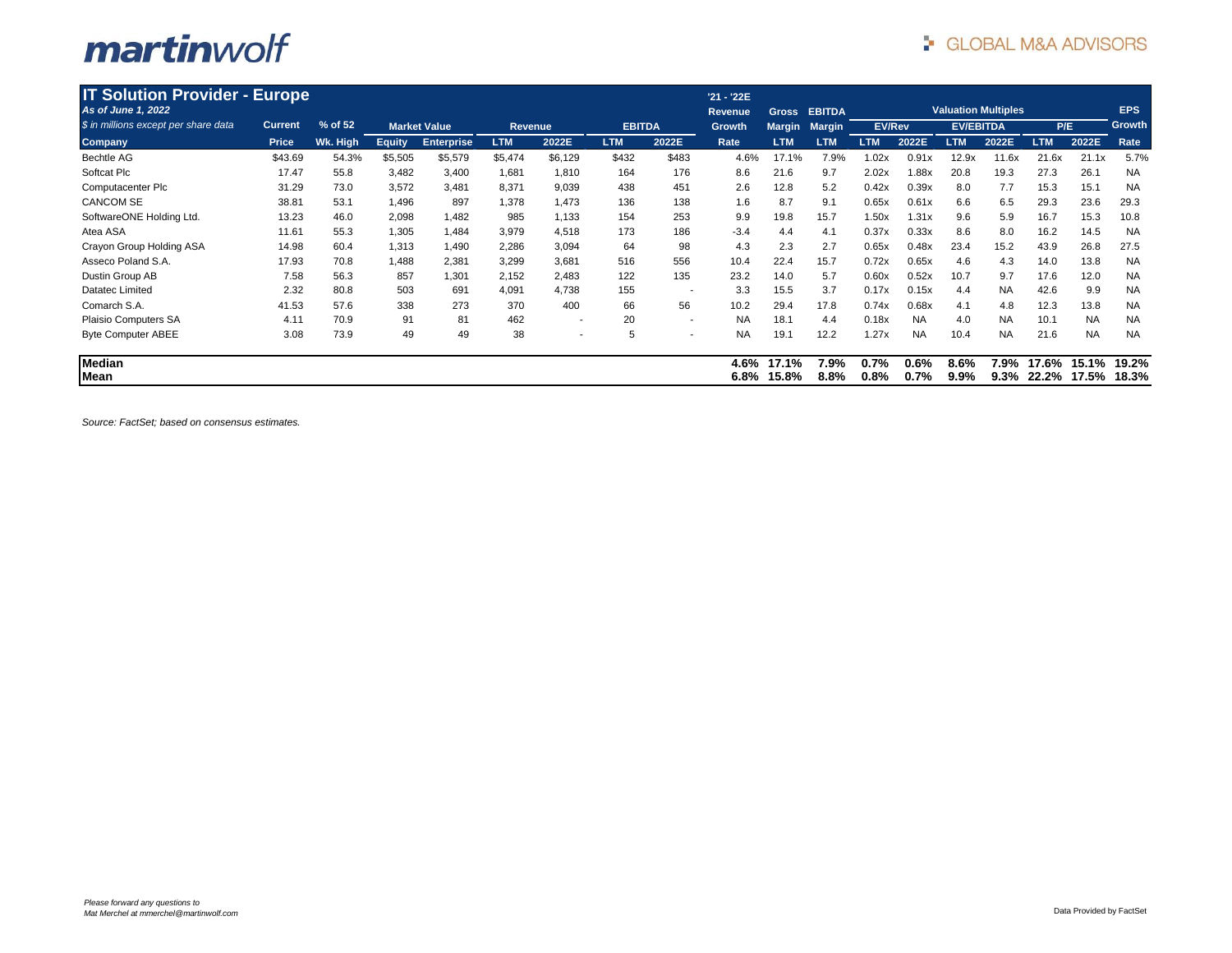| <b>IT Distributors</b>                  |          |          |               |                     |            |          |               |         | '21 - '22E       |                |               |                |                |                  |                            |               |              |                  |
|-----------------------------------------|----------|----------|---------------|---------------------|------------|----------|---------------|---------|------------------|----------------|---------------|----------------|----------------|------------------|----------------------------|---------------|--------------|------------------|
| As of June 1, 2022                      |          |          |               |                     |            |          |               |         | <b>Revenue</b>   | <b>Gross</b>   | <b>EBITDA</b> |                |                |                  | <b>Valuation Multiples</b> |               |              | EPS              |
| \$ in millions except per share data    | Current  | % of 52  |               | <b>Market Value</b> | Revenue    |          | <b>EBITDA</b> |         | Growth           |                | Margin Margin | <b>EV/Rev</b>  |                | <b>EV/EBITDA</b> |                            | P/E           |              | Growth           |
| <b>Company</b>                          | Price    | Wk. High | <b>Equity</b> | <b>Enterprise</b>   | <b>LTM</b> | 2022E    | <b>LTM</b>    | 2022E   | Rate             | <b>LTM</b>     | <b>LTM</b>    | <b>LTM</b>     | 2022E          | <b>LTM</b>       | 2022E                      | <b>LTM</b>    | 2022E        | Rate             |
| TD SYNNEX Corporation                   | \$101.62 | 77.6%    | \$9,766       | \$14.281            | \$42,145   | \$62,714 | \$1,210       | \$1,882 | 83.2%            | 5.6%           | 2.8%          | 0.34x          | 0.23x          | 11.8x            | 7.6x                       | 16.4x         | 8.8x         | 10.4%            |
| Arrow Electronics, Inc.                 | 118.97   | 86.2     | 7,856         | 11,103              | 35,165     | 37,594   | 1,967         | 2,311   | 9.0              | 12.2           | 5.6           | 0.32x          | 0.30x          | 5.6              | 4.8                        | 6.7           | 5.3          | 4.8              |
| Avnet, Inc.                             | 47.60    | 97.3     | 4,650         | 6,178               | 23,165     | 24,492   | 994           | 1,111   | 11.9             | 12.2           | 4.3           | 0.27x          | 0.25x          | 6.2              | 5.6                        | 9.0           | 6.9          | 21.1             |
| ScanSource, Inc.                        | 38.09    | 92.9     | 961           | 1,142               | 3,420      | 3,558    | 148           | 171     | 7.4              | 11.2           | 4.3           | 0.33x          | 0.32x          | 7.7              | 6.7                        | 10.6          | 9.2          | 10.0             |
| <b>TESSCO Technologies Incorporated</b> | 6.06     | 72.9     | 54            | 105                 | 418        | 442      | <b>NA</b>     | 3       | 8.7              | 18.7           | $-0.2$        | 0.25x          | 0.24x          | <b>NA</b>        | 33.6                       | <b>NA</b>     | <b>NA</b>    | <b>NA</b>        |
| <b>Median</b><br>Mean                   |          |          |               |                     |            |          |               |         | $9.0\%$<br>24.0% | 12.2%<br>12.0% | 4.3%<br>3.4%  | 0.32x<br>0.30x | 0.25x<br>0.27x | 7.0x<br>7.8x     | 6.7x<br>11.6x              | 9.8x<br>10.7x | 7.8x<br>7.5x | 10.2%l<br>11.6%l |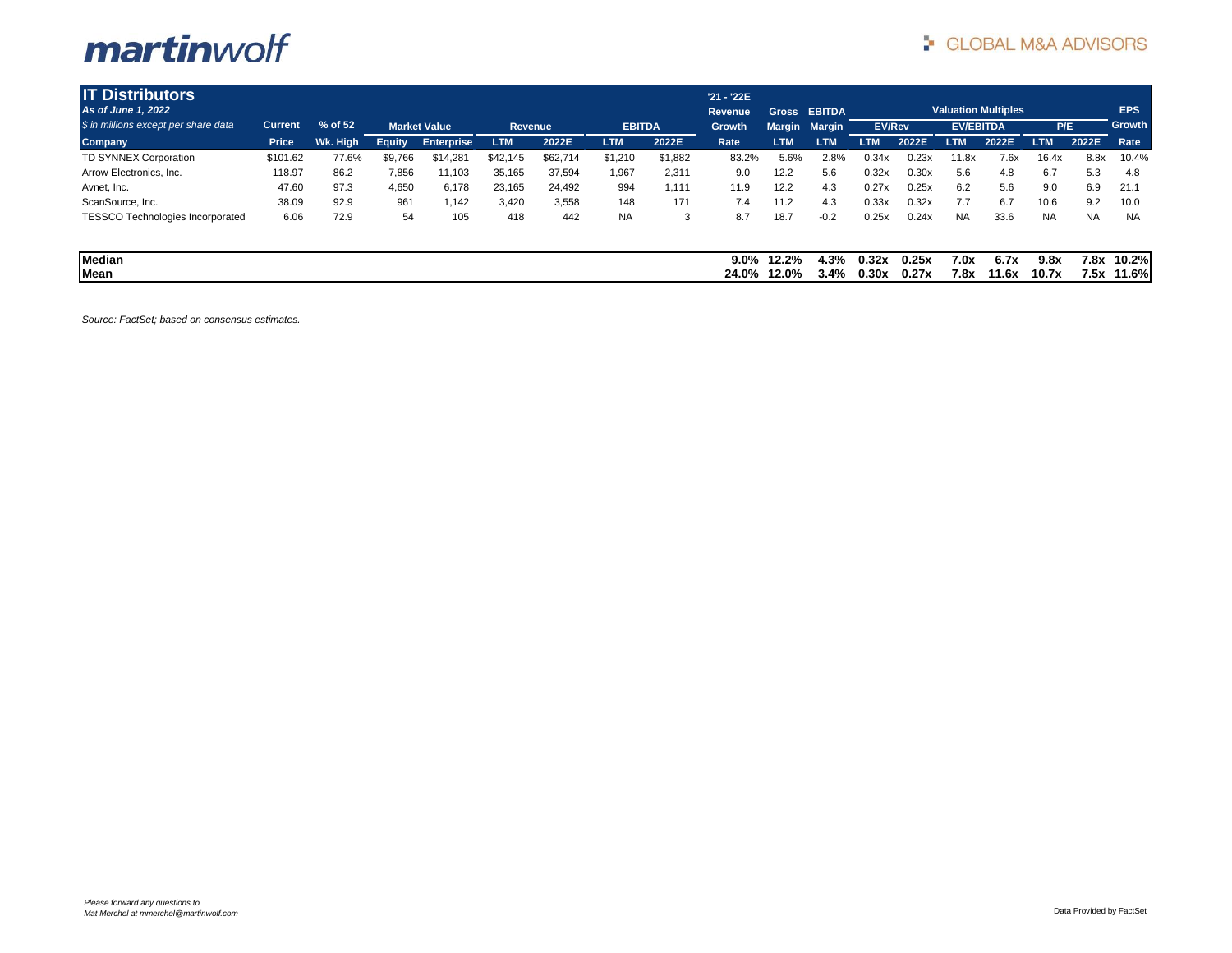| <b>SaaS</b>                          |                |          |               |                     |                |          |               |         | '21 - '22E     |               |               |               |        |                  |                            |            |           |            |
|--------------------------------------|----------------|----------|---------------|---------------------|----------------|----------|---------------|---------|----------------|---------------|---------------|---------------|--------|------------------|----------------------------|------------|-----------|------------|
| As of June 1, 2022                   |                |          |               |                     |                |          |               |         | <b>Revenue</b> | Gross         | <b>EBITDA</b> |               |        |                  | <b>Valuation Multiples</b> |            |           | <b>EPS</b> |
| \$ in millions except per share data | <b>Current</b> | % of 52  |               | <b>Market Value</b> | <b>Revenue</b> |          | <b>EBITDA</b> |         | Growth         | <b>Margin</b> | <b>Margin</b> | <b>EV/Rev</b> |        | <b>EV/EBITDA</b> |                            |            | P/E       | Growth     |
| <b>Company</b>                       | <b>Price</b>   | Wk. High | <b>Equity</b> | <b>Enterprise</b>   | <b>LTM</b>     | 2022E    | LTM           | 2022E   | Rate           | <b>LTM</b>    | <b>LTM</b>    | <b>LTM</b>    | 2022E  | <b>LTM</b>       | 2022E                      | <b>LTM</b> | 2022E     | Rate       |
| Salesforce, Inc.                     | \$175.79       | 56.4%    | \$174.725     | \$177.727           | \$26,492       | \$31,409 | \$5,194       | \$9,356 | 50.3%          | 65.6%         | 19.6%         | 6.71x         | 5.66x  | 34.2x            | 19.0x                      | 118.6x     | 37.0x     | 17.5%      |
| ServiceNow, Inc.                     | 471.30         | 66.6     | 94,477        | 95,226              | 6,257          | 7,427    | 860           | 2,311   | 64.3           | 77.0          | 10.3          | 15.22x        | 12.82x | 110.7            | 41.2                       | <b>NM</b>  | 64.2      | 31.5       |
| Workday, Inc. Class A                | 155.49         | 50.5     | 30,476        | 37,326              | 5,409          | 6,109    | 297           | 1,534   | 43.4           | 72.3          | 5.5           | 6.90x         | 6.11x  | 125.8            | 24.3                       | <b>NM</b>  | 44.9      | 19.4       |
| Twilio, Inc. Class A                 | 103.02         | 25.0     | 17,705        | 14,885              | 3,127          | 3.869    | <b>NA</b>     | 207     | 119.6          | 46.8          | $-19.3$       | 4.76x         | 3.85x  | <b>NM</b>        | 72.0                       | <b>NM</b>  | <b>NM</b> | 30.0       |
| Splunk Inc.                          | 101.23         | 57.3     | 16,268        | 18,937              | 2,846          | 3,277    | <b>NA</b>     | 137     | 46.3           | 73.1          | $-30.8$       | 6.65x         | 5.78x  | <b>NM</b>        | 138.6                      | <b>NM</b>  | <b>NM</b> | 30.0       |
| HubSpot, Inc.                        | 339.30         | 39.2     | 16,208        | 16,054              | 1,415          | 1,727    | <b>NA</b>     | 214     | 95.6           | 80.4          | 0.1           | 11.35x        | 9.30x  | <b>NM</b>        | 74.9                       | <b>NM</b>  | 141.4     | 25.0       |
| Paycom Software, Inc.                | 282.33         | 50.5     | 17,012        | 12,702              | 1.137          | 1,334    | 432           | 534     | 58.6           | 74.8          | 38.0          | 11.17x        | 9.52x  | 29.4             | 23.8                       | 73.6       | 51.0      | 24.7       |
| SS&C Technologies Holdings, Inc.     | 64.23          | 75.7     | 16,365        | 24,536              | 5,113          | 5,426    | 1,928         | 2.137   | 15.9           | 48.3          | 37.7          | 4.80x         | 4.52x  | 12.7             | 11.5                       | 21.5       | 12.6      | <b>NA</b>  |
| Zendesk, Inc.                        | 89.62          | 58.4     | 10,982        | 11,222              | 1,431          | 1,700    | <b>NA</b>     | 172     | 65.2           | 79.8          | $-10.3$       | 7.84x         | 6.60x  | <b>NM</b>        | 65.3                       | <b>NM</b>  | 122.7     | 27.5       |
| NICE Ltd. (Israel)                   | 201.04         | 62.8     | 12,761        | 12,753              | 1,889          | 2,223    | 427           | 699     | 34.1           | 67.7          | 22.7          | 6.75x         | 5.74x  | 29.9             | 18.3                       | 66.8       | 26.6      | 13.3       |
| Fair Isaac Corporation               | 402.47         | 72.7     | 10,437        | 12,364              | 1,352          | 1.400    | 531           | 666     | 7.6            | 78.0          | 39.3          | 9.14x         | 8.83x  | 23.3             | 18.6                       | 26.4       | 24.1      | <b>NA</b>  |
| Paylocity Holding Corp.              | 172.32         | 54.8     | 9,499         | 9,816               | 791            | 938      | 125           | 259     | 56.5           | 65.2          | 15.8          | 12.41x        | 10.46x | 78.8             | 38.0                       | 111.1      | 55.2      | <b>NA</b>  |
| <b>Xero Limited</b>                  | 62.79          | 53.4     | 9,392         | 9,377               | 729            | 880      | 137           | 174     | 55.5           | 72.5          | 18.8          | 12.87x        | 10.65x | 68.4             | 53.8                       | <b>NM</b>  | <b>NM</b> | <b>NA</b>  |
| Sage Group plc                       | 8.17           | 70.2     | 8.316         | 9,293               | 2,295          | 2.476    | 498           | 590     | $-1.7$         | 88.6          | 21.7          | 4.05x         | 3.75x  | 18.7             | 15.7                       | 23.5       | 24.1      | 8.8        |
| Coupa Software, Inc.                 | 68.36          | 24.1     | 5.131         | 6.085               | 725            | 831      | <b>NA</b>     | 56      | 57.1           | 49.6          | $-13.1$       | 8.39x         | 7.32x  | <b>NM</b>        | 109.0                      | <b>NM</b>  | <b>NM</b> | 24.9       |
| New Relic, Inc.                      | 47.20          | 36.4     | 3.159         | 2,823               | 786            | 890      | <b>NA</b>     | 43      | 36.4           | 67.4          | $-16.7$       | 3.59x         | 3.17x  | <b>NM</b>        | 65.4                       | <b>NM</b>  | <b>NM</b> | <b>NA</b>  |
| Envestnet, Inc.                      | 64.69          | 75.2     | 3,570         | 4,186               | 1,233          | 1,330    | 147           | 256     | 33.3           | 16.0          | 14.2          | 3.40x         | 3.15x  | 28.4             | 16.4                       | <b>NM</b>  | 29.6      | <b>NA</b>  |
| Software AG                          | 33.94          | 65.4     | 2,512         | 2,256               | 906            | 994      | 185           | 207     | $-1.4$         | 76.9          | 19.3          | 2.49x         | 2.27x  | 12.2             | 10.9                       | 26.0       | 20.5      | 17.7       |
| Zuora, Inc. Class A                  | 9.79           | 42.1     | 1.165         | 1.059               | 347            | 398      | <b>NA</b>     | 12      | 31.5           | 59.6          | $-16.4$       | 3.06x         | 2.66x  | <b>NM</b>        | 89.0                       | <b>NM</b>  | <b>NM</b> | <b>NA</b>  |
| Blucora, Inc.                        | 17.61          | 82.3     | 832           | 1.324               | 914            | 949      | 108           | 149     | 25.7           | 41.6          | 11.9          | 1.45x         | 1.40x  | 12.3             | 8.9                        | 62.9       | 9.8       | 15.0       |

| <b>Median</b> | 44.8%            | 70.0%       | 13.1% | 6.73x | 5.76x | 29.4x | <b>94 4 w</b><br>-91.IA | 62.9x | 33.3x | 24.7% |
|---------------|------------------|-------------|-------|-------|-------|-------|-------------------------|-------|-------|-------|
| Mean          | $-70$<br>- 44. . | $-106$<br>. | 8.4%  | '.15x | 6.18x | 45.0x | 45.7x                   | 58.9x | 47.4x | 21.9% |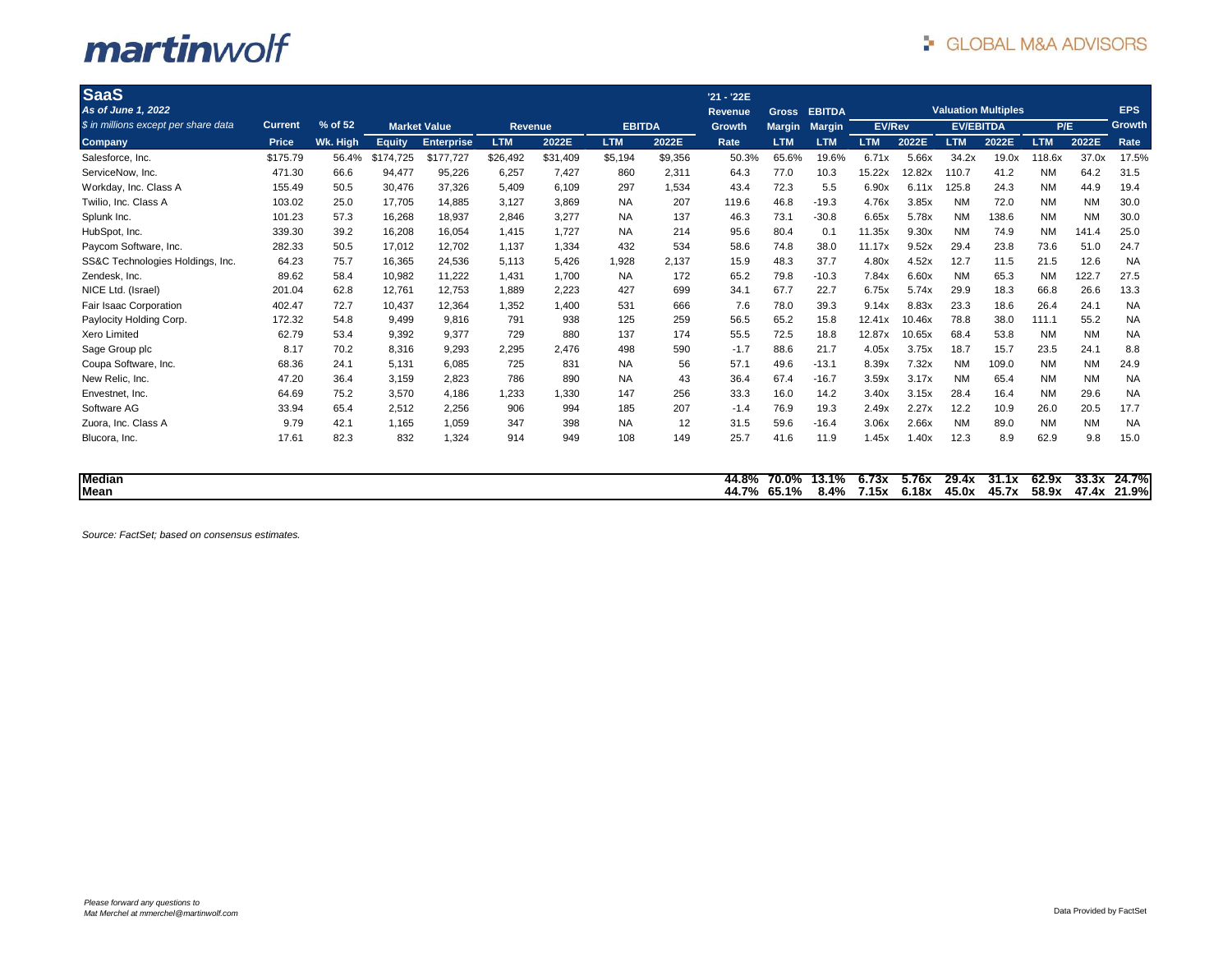| <b>Enterprise Applications</b>        |                |          |               |                     |                          |           |                          |               | '21 - '22E    |                |                |               |                |                            |                |                |                |                |
|---------------------------------------|----------------|----------|---------------|---------------------|--------------------------|-----------|--------------------------|---------------|---------------|----------------|----------------|---------------|----------------|----------------------------|----------------|----------------|----------------|----------------|
| As of June 1, 2022                    |                |          |               |                     |                          |           |                          |               | Revenue       | <b>Gross</b>   | <b>EBITDA</b>  |               |                | <b>Valuation Multiples</b> |                |                |                | <b>EPS</b>     |
| \$ in millions except per share data  | <b>Current</b> | % of 52  |               | <b>Market Value</b> |                          | Revenue   |                          | <b>EBITDA</b> | <b>Growth</b> | <b>Margin</b>  | <b>Margin</b>  | <b>EV/Rev</b> |                | <b>EV/EBITDA</b>           |                | P/E            |                | Growth         |
| <b>Company</b>                        | Price          | Wk. High | <b>Equity</b> | <b>Enterprise</b>   | <b>LTM</b>               | 2022E     | <b>LTM</b>               | 2022E         | Rate          | <b>LTM</b>     | <b>LTM</b>     | <b>LTM</b>    | 2022E          | <b>LTM</b>                 | 2022E          | <b>LTM</b>     | 2022E          | Rate           |
| <b>Microsoft Corporation</b>          | \$270.63       | 77.4%    | \$2,024,051   | \$2,019,598         | \$192,557                | \$213,456 | \$95,769                 | \$107,667     | 16.2%         | 68.7%          | 49.3%          | 10.49x        | 9.46x          | 21.1x                      | 18.8x          | 28.2x          | 26.9x          | 15.8%          |
| <b>Oracle Corporation</b>             | 71.36          | 67.1     | 190,400       | 256,730             | 41,828                   | 43,534    | 18,920                   | 22,275        | 4.9           | 76.5           | 45.3           | 6.14x         | 5.90x          | 13.6                       | 11.5           | 27.4           | 14.2           | 10.5           |
| Adobe Incorporated                    | 415.90         | 59.5     | 196,514       | 207,050             | 16,132                   | 18,074    | 6,765                    | 8,818         | 13.2          | 87.0           | 42.3           | 12.83x        | 11.46x         | 30.6                       | 23.5           | 41.3           | 30.0           | 16.5           |
| Intuit Inc.                           | 408.55         | 57.0     | 115,543       | 121,181             | 12,873                   | 13,414    | 3,830                    | 5,108         | 23.2          | 79.6           | 29.8           | 9.41x         | 9.03x          | 31.6                       | 23.7           | 46.3           | 32.4           | 18.6           |
| SAP SE                                | 99.53          | 65.0     | 122,270       | 126,696             | 30,224                   | 32,219    | 7,560                    | 9,572         | 3.8           | 72.2           | 25.0           | 4.19x         | 3.93x          | 16.8                       | 13.2           | 22.4           | 18.5           | 4.6            |
| International Business Machines Corpo | 138.86         | 90.9     | 124,896       | 173,049             | 67,254                   | 60,641    | 14,544                   | 16,481        | 5.7           | 55.9           | 23.6           | 2.57x         | 2.85x          | 11.9                       | 10.5           | 22.8           | 14.3           | 7.8            |
| VMware, Inc. Class A                  | 128.38         | 76.5     | 54,099        | 63,936              | 12,945                   | 13,562    | 3,375                    | 4,658         | 6.3           | 81.2           | 22.0           | 4.94x         | 4.71x          | 18.9                       | 13.7           | 33.2           | 19.2           | 23.0           |
| Veeva Systems Inc Class A             | 167.31         | 48.6     | 23,426        | 24,828              | 1,851                    | 2,139     | 542                      | 843           | 17.7          | 72.0           | 29.3           | 13.42x        | 11.61x         | 45.8                       | 29.4           | 63.5           | 41.9           | 16.4           |
| Hewlett Packard Enterprise Co.        | 15.61          | 87.9     | 20,289        | 33,836              | 27,864                   | 28,686    | 4,625                    | 5,525         | 2.8           | 32.5           | 16.6           | 1.21x         | 1.18x          | 7.3                        | 6.1            | 5.6            | 7.4            | 4.0            |
| Citrix Systems, Inc.                  | 100.96         | 82.8     | 12,779        | 15,639              | 3,267                    | 3,317     | 726                      | 994           | 3.1           | 76.1           | 22.2           | 4.79x         | 4.71x          | 21.5                       | 15.7           | 46.1           | 19.4           | <b>NA</b>      |
| Aspen Technology, Inc.                | 193.00         | 96.8     | 12,931        |                     | $\overline{\phantom{a}}$ | 773       | $\overline{\phantom{a}}$ | 405           | 6.3           | <b>NA</b>      | <b>NA</b>      | <b>NA</b>     | <b>NA</b>      | <b>NA</b>                  | <b>NA</b>      | <b>NA</b>      | 35.6           | 7.9            |
| Manhattan Associates, Inc.            | 119.68         | 63.5     | 7,553         | 7.477               | 686                      | 721       | 150                      | 183           | 8.7           | 54.1           | 21.9           | 10.90x        | 10.37x         | 49.7                       | 40.8           | 64.8           | 54.5           | <b>NA</b>      |
| Tenable Holdings, Inc.                | 50.03          | 78.7     | 5,532         | 5,465               | 577                      | 676       | <b>NA</b>                | 55            | 24.9          | 79.3           | $-5.1$         | 9.47x         | 8.08x          | <b>NA</b>                  | <b>NA</b>      | <b>NA</b>      | <b>NA</b>      | 22.0           |
| Median<br>Mean                        |                |          |               |                     |                          |           |                          |               | 6.3%<br>10.5% | 74.2%<br>69.6% | 24.3%<br>26.9% | 78x<br>7.53x  | 6.99x<br>6.94x | 21.1x<br>24.4x             | 15.7x<br>18.8x | 33.2x<br>36.5x | 23.2x<br>26.2x | 15.8%<br>13.4% |